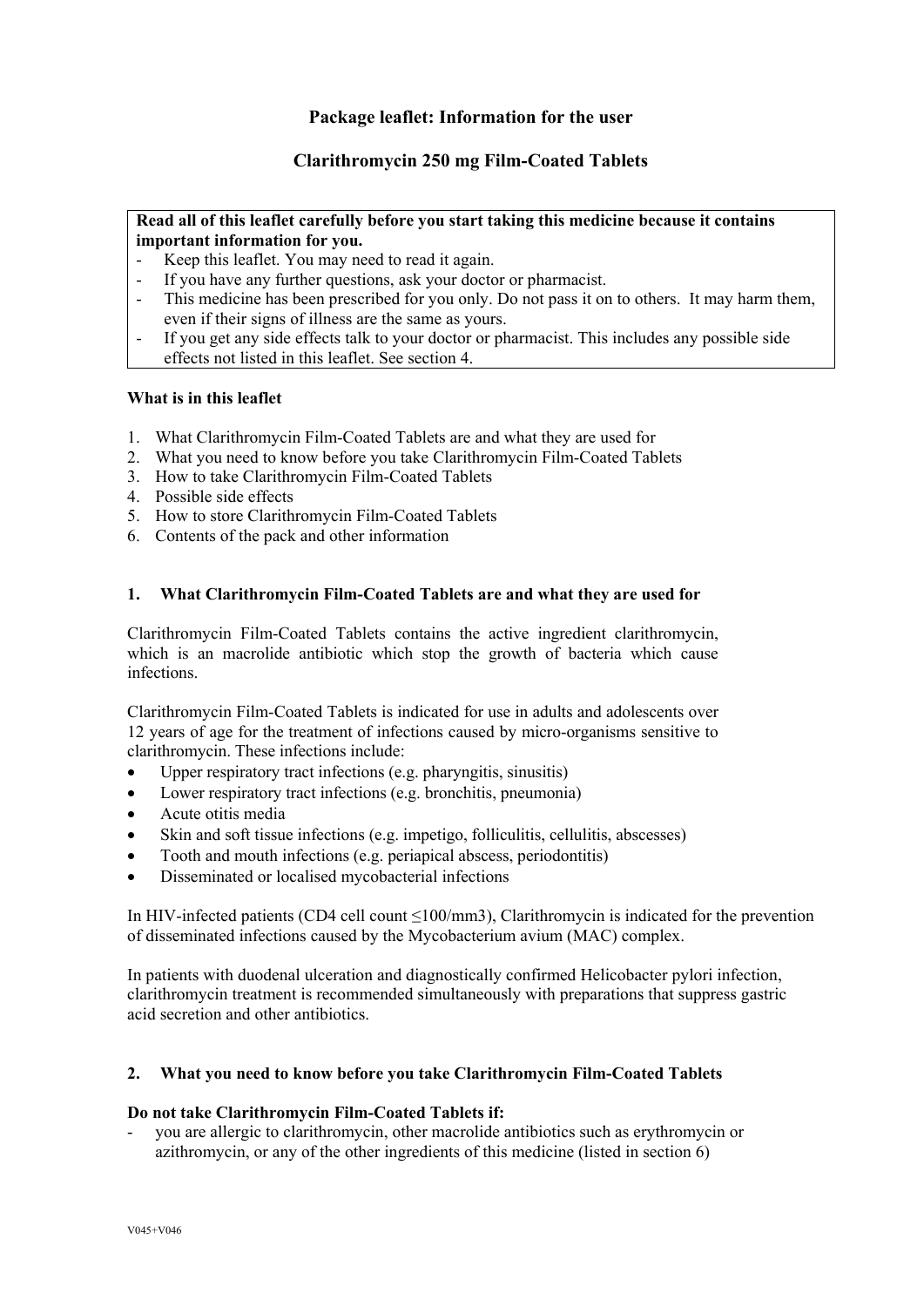- you are taking ergot alkaloids, such as ergotamine or dihydroergotamine (medicines used, among others, to treat migraines) or oral midazolam (a medicine used to treat anxiety and insomnia).
- you are taking medicines which may cause serious disturbances in heart rhythm.
- you are taking astemizole or terfenadine (medicines used to treat allergy), cisapride or domperidone (a medicine used to treat gastrointestinal tract disorders), pimozide (a medicine used to treat mental disorders), because they may cause serious disturbances in heart rhythm when taken together with clarithromycin.
- you are taking ticagrelor (a medicine that inhibits platelets aggregation) or ranolazine (a cardiac medicine).
- you have been diagnosed with low level of potassium or magnesium in the blood (hypokalaemia or hypomagnesaemia).
- you are taking lovastatin or simvastatin (statin medicines used to lower blood cholesterol).
- you have been diagnosed with severe liver failure with concurrent kidney failure.
- you have or anyone in your family has had a history of heart rhythm disturbances(ventricular cardiac arrhythmias, including *torsades de pointes*) or abnormal electrocardiogram results (ECG, measurement of the electrical activity of the heart) called "QT interval prolongation syndrome".
- you are taking colchicine (a medicine used to treat gout).
- you are taking medicine containing lomitapide.

## **Warnings and precautions**

Talk to your doctor or pharmacist before you start taking Clarithromycin Film-Coated Tablets:

- if you are pregnant or you think that you may be pregnant
- if you have a liver or kidney disorder
- if you have been diagnosed with coronary artery disease, severe heart failure or slowed heart rate
- if you are taking any of the medicines listed under section "Other medicines and Clarithromycin film-Coated Tablets"

If you experience any of the situations described below while taking Clarithromycin Film-Coated Tablets, you should tell your doctor about it.

- Severe hypersensitivity reactions, such as maculopapular rash, utricaria, ecchymosis, swelling of the larynx , bronchospasm. **Immediately** report to a doctor who will introduce appropriate treatment.
- Diarrhoea, especially acute or prolonged. Talk to your doctor as soon as possible. If necessary, the doctor will prescribe appropriate treatment. Do not use anti-diarrheal medicines.
- Symptoms indicating hepatic dysfunction, such as lack of appetite, jaundice, dark urine colour, pruritus or painful stomach. Stop treatment and report to the doctor.
- New infection (superinfection) with clarithromycin-resistant bacteria or fungi, especially during prolonged antibiotic use. The doctor will prescribe appropriate treatment.

Moreover, while taking Clarithromycin Film-Coated Tablets you may experience:

- cross-resistance of bacteria (clarithromycin-resistant bacteria may be also resistant to other macrolide antibiotics as well as lincomycin and clindamycin);
- drug-resistance of bacteria (e.g. the treatment of *Helicobacter pylori* infection may lead to the occurrence of drug-resistant microorganisms).

If the symptoms indicating acoustic organ or labyrinth damage (see section 4) occur, appropriate follow-up examinations are recommended after the end of treatment.

## **Other medicines and Clarithromycin Film-Coated Tablets**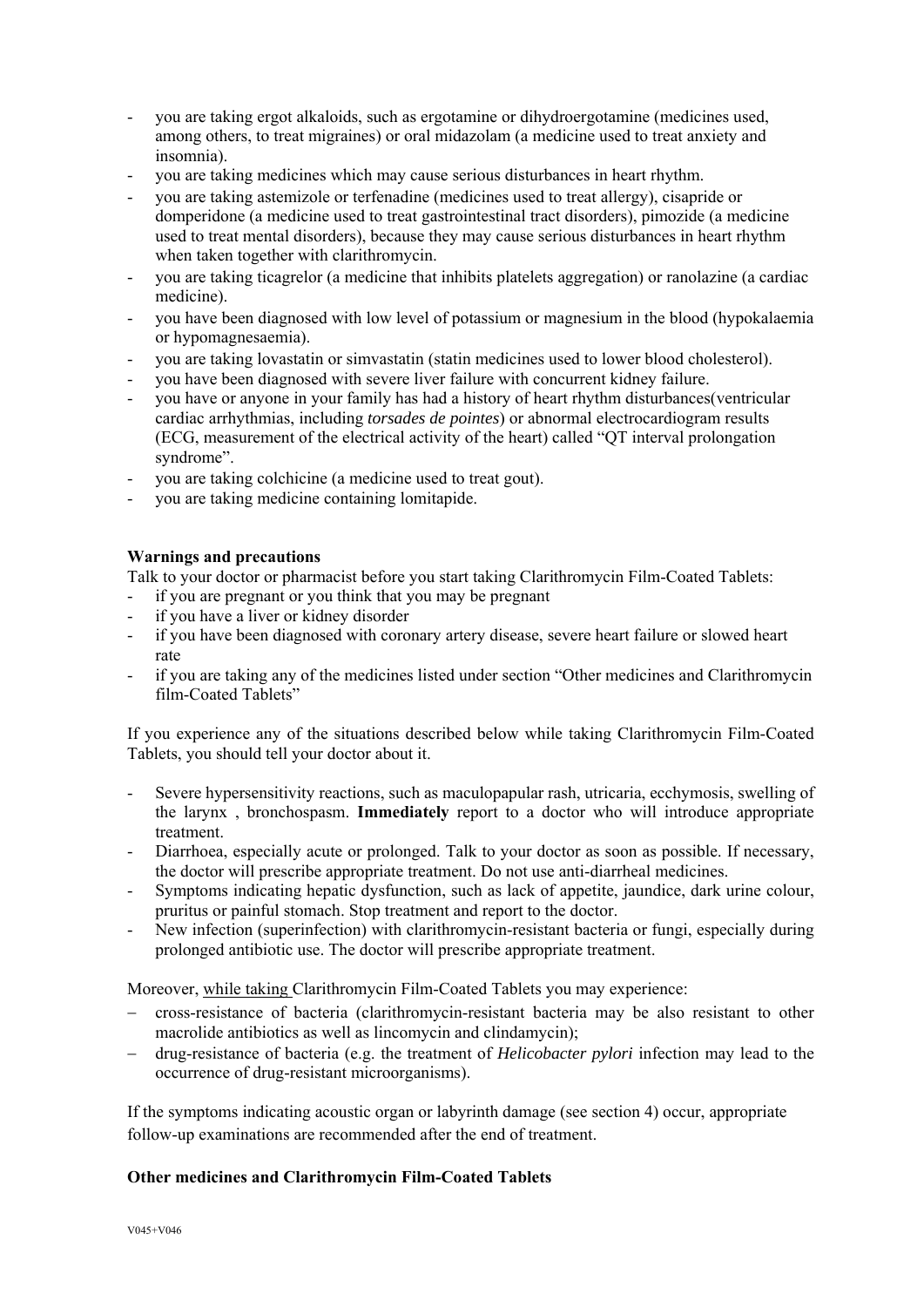Tell your doctor if you are taking, have recently taken or might take any other medicines.

# **You must inform your doctor, if you are taking one of the following medicines, as it is contraindicated to use them with** Clarithromycin film-coated Tablets**:**

- ergot alkaloids, such as ergotamine or dihydroergotamine (medicines used, among others, to treat migraines)
- astemizole or terfenadine (medicines used to treat allergy)
- cisapride or domperidone (a medicine used to treat gastrointestinal tract disorders)
- pimozide (a medicine used to treat mental disorders)
- ticagrelor, ranolazine (a medicine used to treat heart and circulatory diseases)
- colchicine (a medicine used to treat gout)
- statins lovastatin, simvastatin (medicines used to lower blood cholesterol)
- midazolam administered orally (a medicine used to treat anxiety or insomnia)

## **Tell your doctor if you are taking any of the following medicines, as it is necessary to take special care while using them with** Clarithromycin film-coated Tablets**:**

- rifampicin, rifapentine, rifabutin (antibiotics used to treat tuberculosis)
- fluconazole, itraconazole (antifungal medicines)
- atazanavir, efavirenz, etravirine, nevirapine, ritonavir, saquinavir, zidovudine (used to treat HIV infection)
- digoxin, quinidine, disopyramide, verapamil, amlodipine, diltiazem (used to treat heart disturbances or arterial hypertension)
- alprazolam, triazolam, midazolam administered intravenously or oromucosally (medicines used to treat anxiety or insomnia)
- warfarin or any other anticoagulant e.g. dabigatran, rivaroxaban, apixaban
- quetiapine or another atypical antipsychotic drug
- carbamazepine, valproate, phenytoin (antiepileptic drugs)
- methylprednisolone (an anti-inflammatory medicine)
- omeprazole (a medicine reducing the secretion of gastric acid)
- cilostazol (a medicine used to treat intermittent claudication which manifests as muscle pain of lower extremities during effort resolving after short rest)
- cyclosporine, tacrolimus, sirolimus (medicines used, among others, after transplants)
- sildenafil, tadalafil, vardenafil (medicines used to treat erectile dysfunction)
- ibrutinib or vinblastine (medicines used in cancer chemotherapy)
- $-$  theophylline (a medicine used to treat asthma)
- tolterodine (a medicine used to treat urinary incontinence)
- phenobarbital (an anti-seizure medicine)
- St. John's wort (a herbal medicine used to treat mild depression)
- sulfonylurea, nateglinide, repaglinide, insulin (medicines used in diabetes)
- ototoxic medicines (which damage hearing), especially aminoglycoside antibiotics used in bacterial infections.

## **Pregnancy and breast-feeding**

If you are pregnant or breast feeding, think you may be pregnant or are planning to have a baby, ask your doctor or pharmacist before taking this medicine as the safety of clarithromycin in pregnancy and breast-feeding is not known. Clarithromycin Film-Coated Tablets may only be used during pregnancy when in the opinion of the physician the benefits for the mother outweigh the potential risk for the foetus.

Clarithromycin is excreted in mother's milk, so breastfeeding women should take special care when taking Clarithromycin Film-Coated Tablets.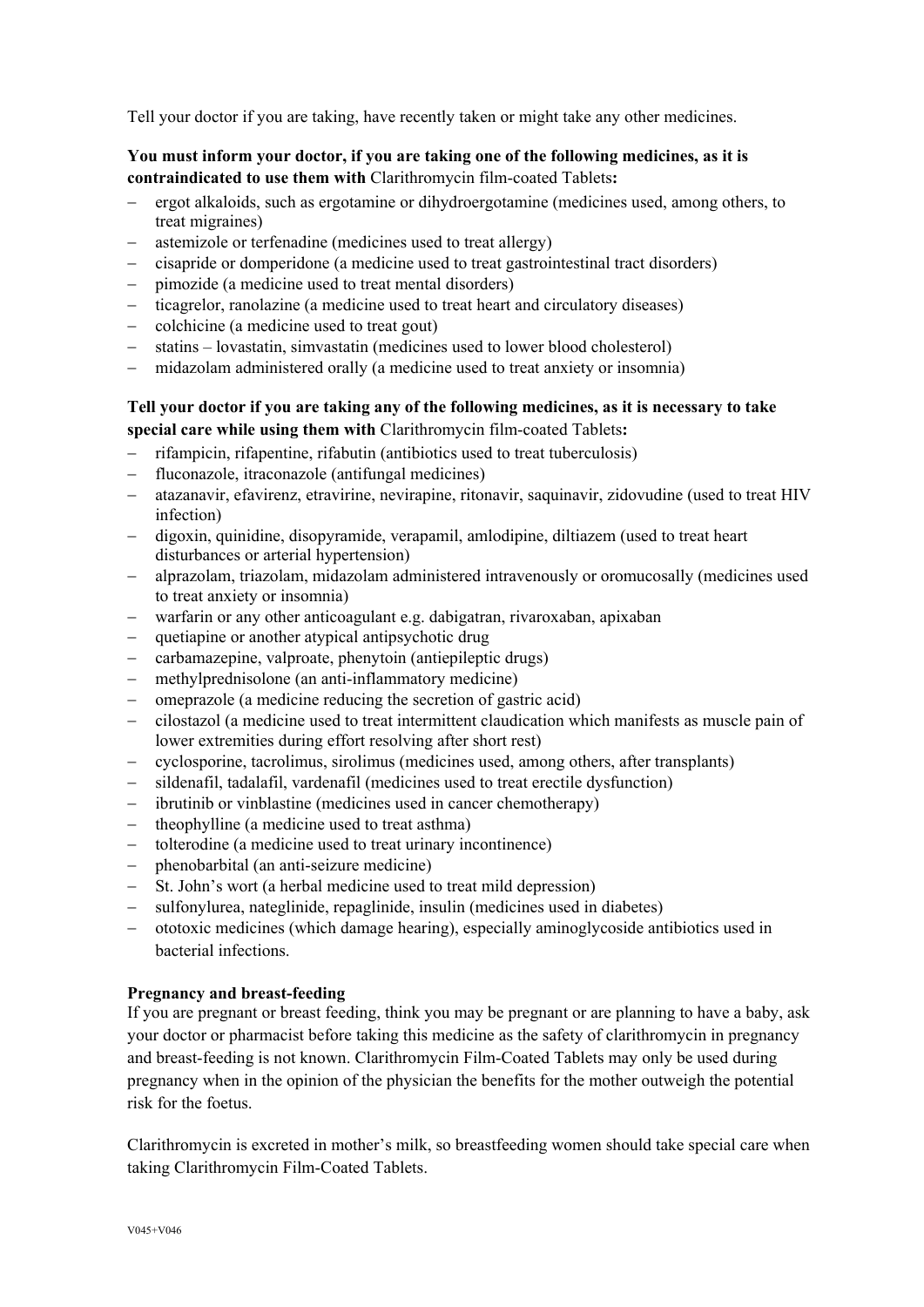### **Driving and using machines**

This medicine may cause dizziness, vertigo, confusion and disorientation, which can affect the ability to drive and use machines. If affected, you should not drive or operate machines.

#### **Clarithromycin Film-Coated Tablets contain sodium**

This medicine contains less than 1 mmol sodium (23 mg) per dose, that is to say essentially "sodium-free".

### **3. How to take Clarithromycin Film-Coated Tablets**

Always take this medicine exactly as your doctor has told you. Check with your doctor or pharmacist if you are not sure.

Medicine for oral use.

Swallow the tablet whole with water. Do not chew or suck the tablet. The tablets may be taken with or without food.

If necessary to administer a single dose of 500 mg, it is recommended to use a Clarithromycin Film-Coated tablet containing 500 mg of clarithromycin.

#### Respiratory tract, skin and soft tissues infections, acute otitis media

## Adults

One 250 mg tablet twice daily (every 12 hours).

In the case of severe infections your doctor may recommend to increase the dose to two 250 mg tablets (that is 500 mg) twice daily (every 12 hours).

The treatment usually takes from 5 to 14 days, excluding pneumonia and sinusitis when the treatment takes from 6 to 14 days.

Adolescents older than 12years Dosing as for adults.

Children aged 12 years and younger It is recommended to use Clarithromycin Film-Coated Tablets in the form of an oral suspension.

#### Patients with renal impairment

The doctor may recommend to decrease the medicine dose by half, which means taking one 250 mg tablet once daily.

In the case of severe infections – one 250 mg tablet twice daily. The treatment does not take longer than 14 days.

#### Tooth and oral cavity infections

One 250 mg tablet twice daily (every 12 hours). The treatment usually takes 5 days.

Infections caused by mycobacteria

Recommended dose in adults: two 250 mg tablets (that is 500 mg) twice daily.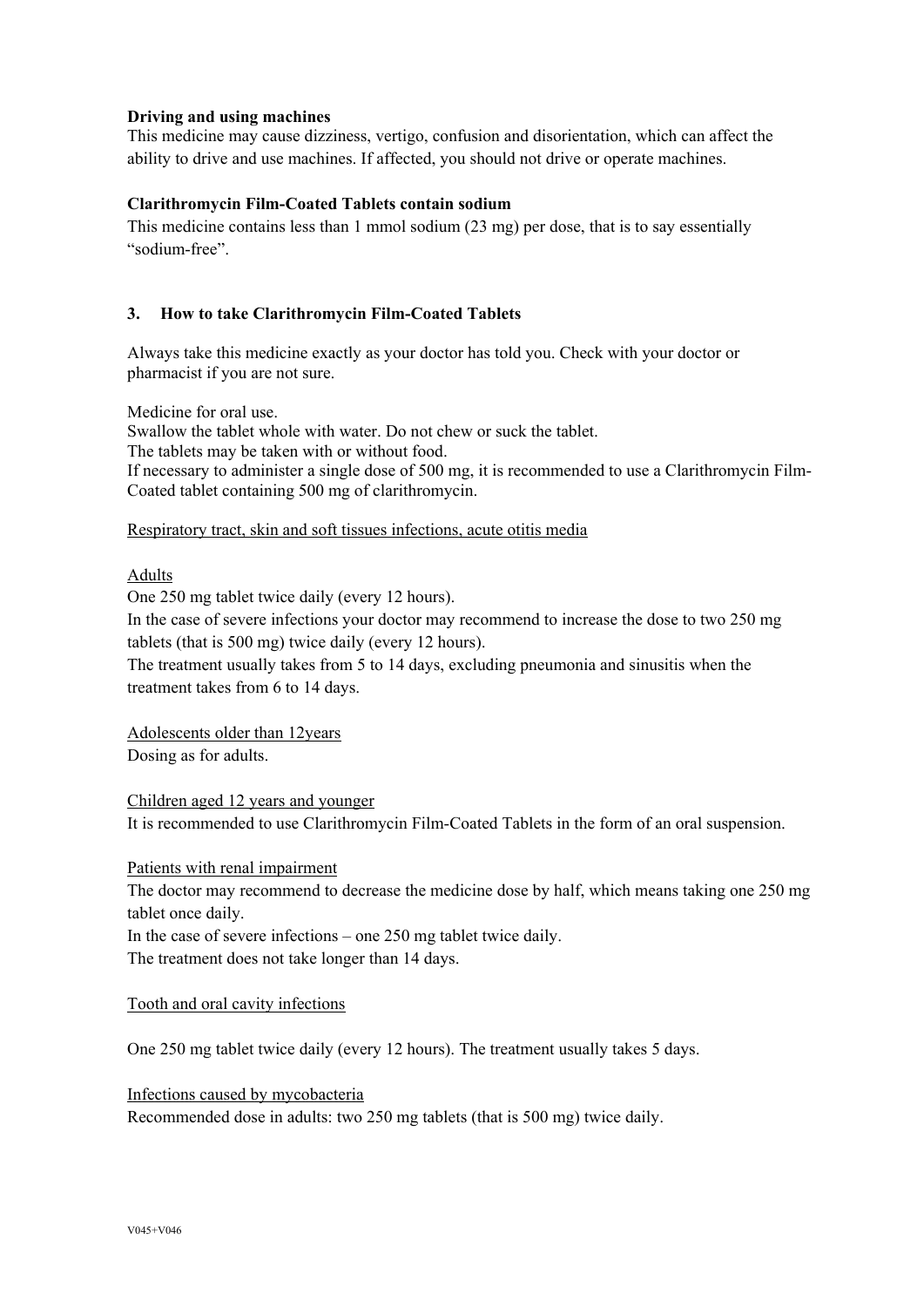The treatment of a diffuse infection caused by the *Mycobacterium avium* complex (MAC) in patients with AIDS should be continued as per the doctor's recommendations. Clarithromycin filmcoated Tablets should be used in combination with other medicines against *Mycobacterium*.

The treatment of other, non-tuberculosis, mycobacteria infections should be continued as per the doctor's recommendations.

## Prevention of MAC infections

Recommended dose in adults: two 250 mg tablets (that is 500 mg) twice daily.

## *Helicobacter pylori* infections

Patients with peptic ulcer or duodenal ulcer caused by *Helicobacter pylori* infection may receive 500 mg clarithromycin twice daily for 7 to 14 days, in combination with an additional adequate antimicrobial therapy and proton pump inhibitors, as per the national and international recommendations on *Helicobacter pylori* elimination.

## **If you take more Clarithromycin Film-Coated Tablets than you should**

If you take more than the recommended dose of Clarithromycin Film-Coated Tablets contact your doctor or pharmacist immediately.

Taking more Clarithromycin Film-Coated Tablets than the dose recommended by your doctor may cause gastrointestinal tract symptoms (vomiting, stomach pain).

## **If you forget to take Clarithromycin Film-Coated Tablets**

If you miss a dose, take it as soon as possible, and take another dose at the specified time. Do not take a double dose to make up for a forgotten dose.

# **If you stop taking Clarithromycin Film-Coated Tablets**

Do not stop taking Clarithromycin Film-Coated Tablets, even if you feel better. It is important to take the tablets for as long as the doctor has told you to, otherwise the problem might come back.

If you have any further questions on the use of this medicine, ask your doctor or pharmacist. Do not stop treatment, even if you feel better and the symptoms resolve after several days of taking the medicine.

# **4. Possible side effects**

Like all medicines, this medicine can cause side effects, although not everybody gets them.

If you experience any of the following side effects anytime during the treatment, you **must stop taking** Clarithromycin film-coated Tablets and contact a doctor immediately:

- anaphylactic shock acute, life-threatening allergic reaction, manifesting among others in confusion, pale skin, decreased blood pressure, sweating, low output of urine, accelerated breathing, weakness and fainting
- allergic reactions: rash (very common), itching, hives (uncommon), angioedema of the face, tongue, lips, eyes and pharynx, difficulties in breathing
- severe skin reactions:
- acute generalized exanthematous pustulosis red, exfoliating rash with nodules under the skin and blisters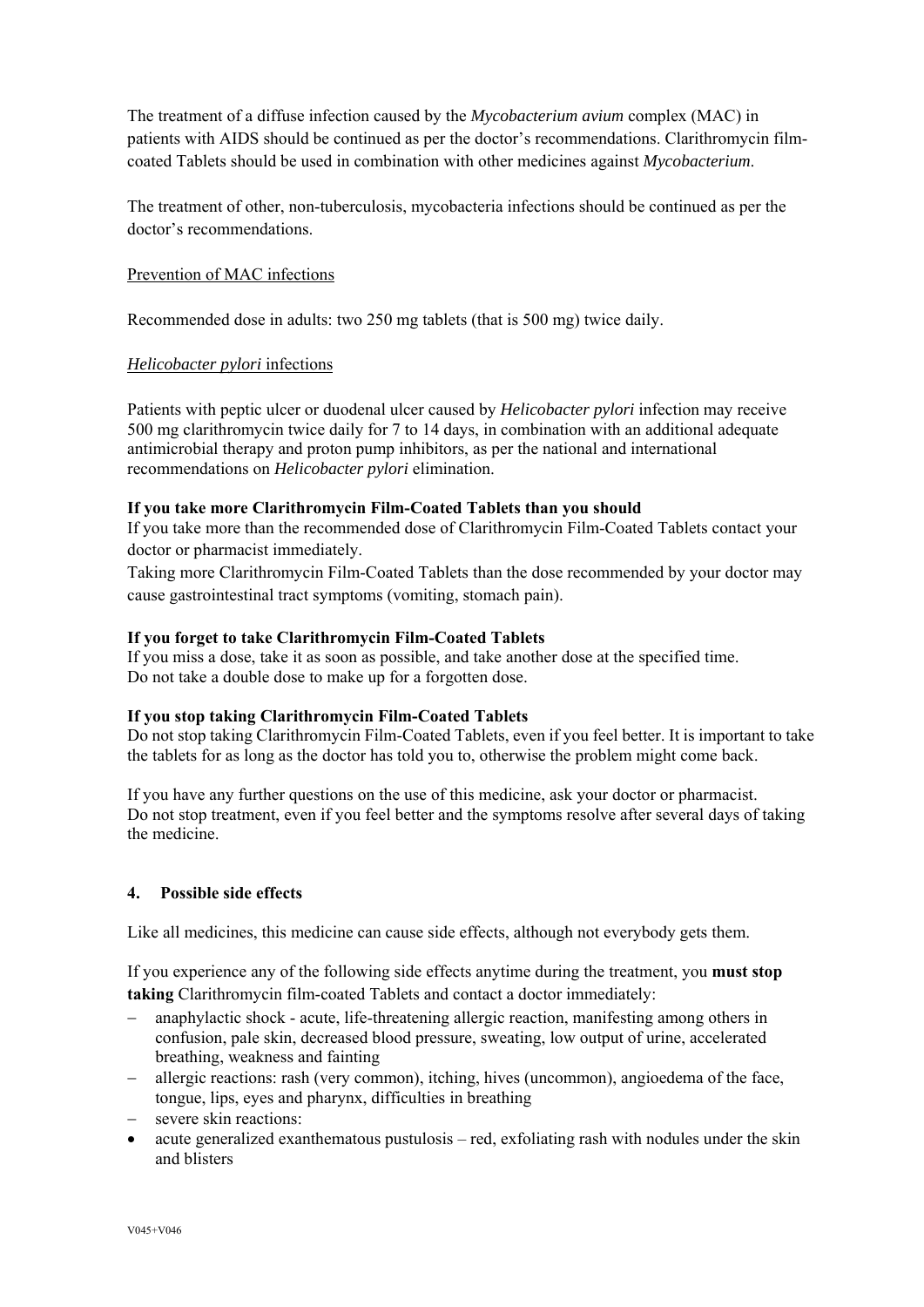- erythema multiforme with blisters (Stevens-Johnson syndrome) manifesting in the form of sudden fever and pustules, which resolve quickly and spontaneously after stopping the medicine; serious disease manifesting in blisters and erosions of the skin, oral cavity, eyes and sexual organs, fever and joint pain
- toxic epidermal necrolysis (Lyell's syndrome) severe disease with rapid course manifesting in huge, cracking blisters formed under the epidermis, extensive skin erosions, sloughing of the epidermis in large sheets and fever
- DRESS syndrome severe (life-threatening) drug-induced rash with increased eosinophils count and internal organ involvement
- severe or prolonged diarrhoea, possibly with some blood or sluice in the stools (pseudomembranous colitis) Diarrhoea may occur even two months after the end of clarithromycin treatment. If this is the case, you should also contact a doctor.
- yellow skin (jaundice), skin irritation, pale stools, dark urine, tender abdomen or lack of appetite. These may be the symptoms of liver failure, cholestasis (increase of bile products in the blood), hepatitis (uncommon).

They occur with unknown frequency, unless indicated otherwise.

# **Other side effects**

The following side effects (occur in 1 to 10 patients out of 100) were **often** reported in clinical studies and in post-marketing experience with clarithromycin:

- insomnia
- taste disturbances, headache
- diarrhoea, vomiting, indigestion, nausea, abdominal pain
- abnormal liver function results
- excessive sweating

**Uncommon side effects** (occur in 1 to 10 patients in 1000):

- candidiasis (fungal infection), vaginal infection
- decrease in white blood cells, decrease in neutrophils and increase of eosinophils
- anorexia, decreased appetite
- restlessness
- dizziness, sleepiness, shaking
- balance disorder, hearing loss, ringing in the ears
- palpitations, ECG trace changes (QT interval prolongation)
- inflammation of the stomach, inflammation of the mouth, inflammation of the tongue, bloating, constipation, dry mouth, burping, wind
- increased liver enzymes activity: alanine aminotransferase, increased aspartate aminotransferase activity, increased gamma-glutamyl transferase activity
- malaise, asthenia (weakness, lack of energy), chest pain, chills, fatigue
- increased blood enzyme activity: alkaline phosphatase and lactate dehydrogenase

The frequency of the side effects listed below is **not known** (the frequency cannot be estimated from the available data); they were reported in post-marketing experience with Clarithromycin filmcoated Tablets in the form of tablets and suspension:

- erysipelas
- agranulocytosis (reduction in the number of white blood cells in the blood), thrombocytopenia (decreased platelet count)
- acne
- psychotic disorders, confusional state, depersonalization, depression, disorientation, hallucinations, abnormal dreams, mania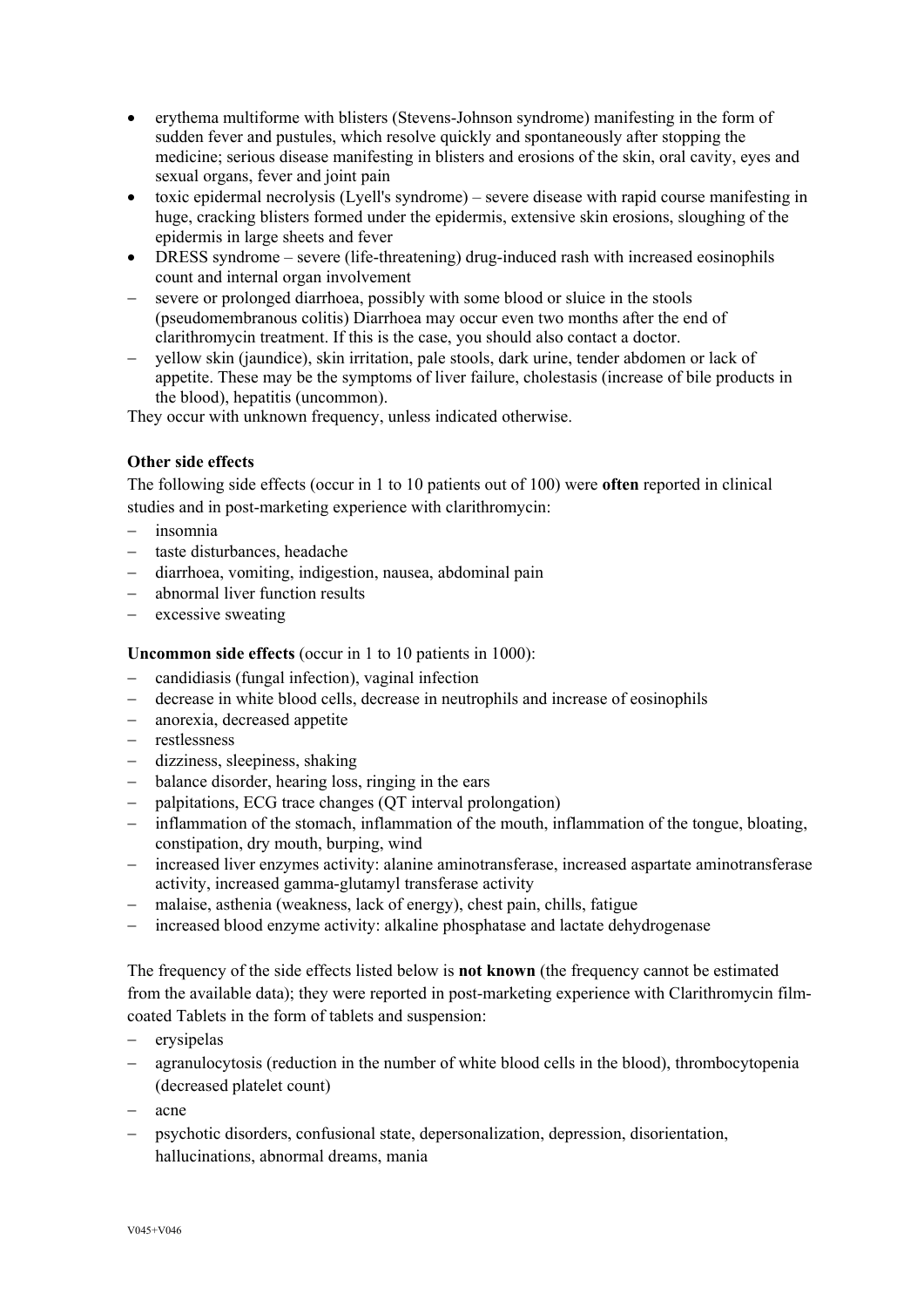- seizures, lack of taste, change in the sense of smell (parosmia), loss of smell, paraesthesia(numbness, tingling)
- deafness
- type of heart rhythm disorder (*Torsade de pointes*, ventricular tachycardia, ventricular fibrillation)
- haemorrhage
- acute inflammation of the pancreas, discolouration of the tongue or teeth
- myopathy (a muscle disease involving muscle strength reduction)
- renal failure, interstitial nephritis
- change in diagnostic test results (increased international normalized ratio [INR], prolonged prothrombin time, abnormal urine colour)

## *Immunosuppressed patients*

Apart from the symptoms related to the disease course, the following side effects were observed in adult immunosuppressed patients:

- nausea, vomiting, altered taste, constipation, abdominal pain, diarrhoea, bloating with passing winds, dry mouth
- headache, hearing disorders
- rash
- dyspnoea, insomnia
- abnormal laboratory test results: increased aspartate aminotransferase activity (AspAT) and alanine aminotransferase (AlAT), increased blood urea nitrogen and decreased platelet count and white blood cell count

## **Reporting of side effects**

If you get any side effects, talk to your doctor or pharmacist. This includes any possible side effects not listed in this leaflet. You can also report side effects directly via HPRA Pharmacovigilance, Website: www.hpra.ie. By reporting side effects you can help provide more information on the safety of this medicine.

## **5. How to store Clarithromycin Film-Coated Tablets**

Keep this medicine out of the sight and reach of children**.** 

Do not use this medicine after the expiry date which is stated on the carton and blister after EXP. The expiry date refers to the last day of that month.

This medicine does not require any special temperature storage conditions. Store in the original package in order to protect from moisture.

Do not throw away any medicines via wastewater or household waste. Ask your pharmacist how to throw away medicines you no longer use. These measures will help protect the environment.

## **6. Contents of the pack and other information**

## **What Clarithromycin Film-coated Tablets contains**

Each film-coated tablet contains clarithromycin 250mg.